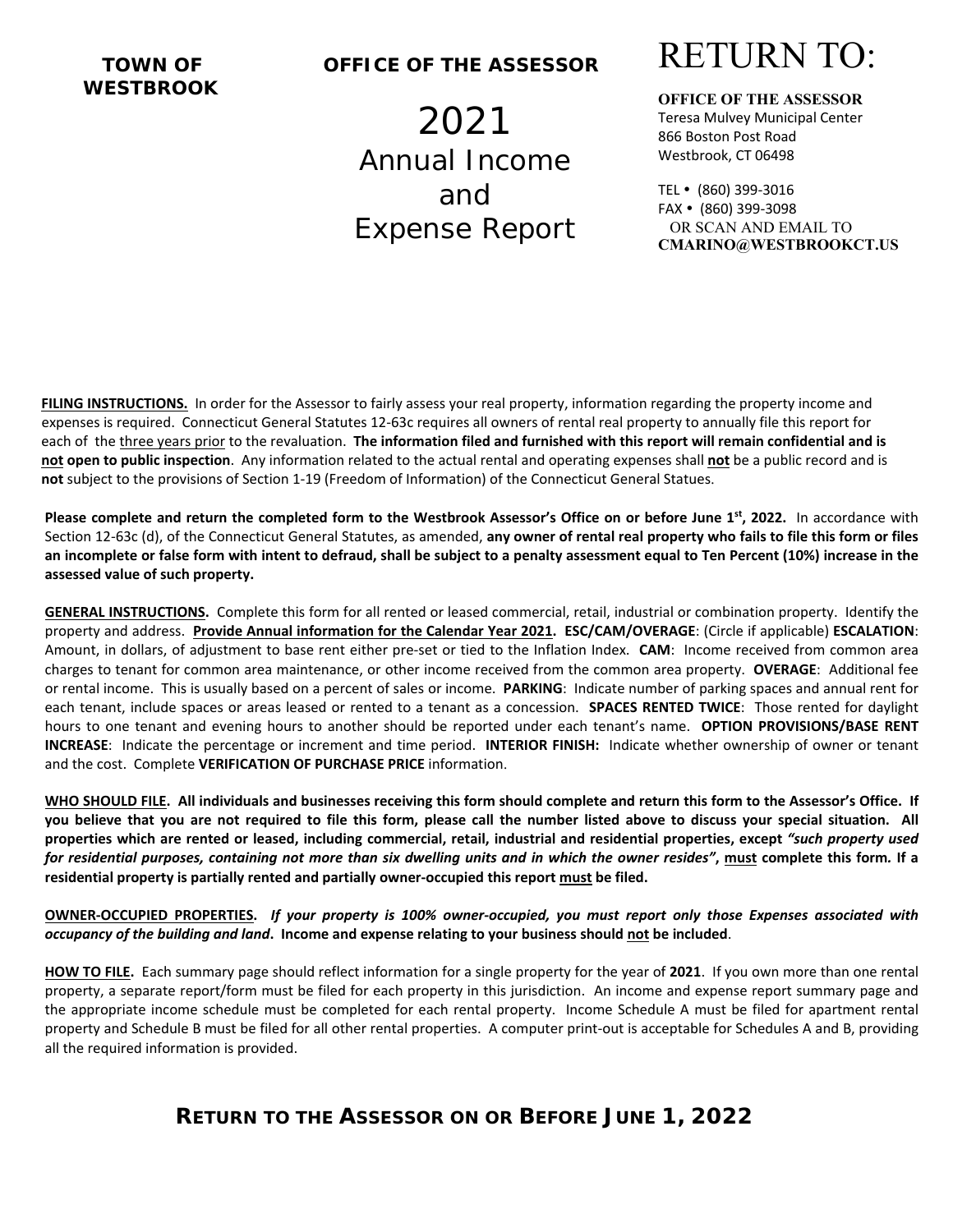### SCHEDULE A - 2021 Apartment Rent Schedule Complete this Section for Apartment Rental activity only.

| <b>UNIT TYPE</b>                      | NO. OF UNITS |               | <b>ROOM COUNT</b> |              | <b>UNIT SIZE</b> | <b>MONTHLY RENT</b> |              | <b>TYPICAL</b>    |                                              |                                      |  |
|---------------------------------------|--------------|---------------|-------------------|--------------|------------------|---------------------|--------------|-------------------|----------------------------------------------|--------------------------------------|--|
|                                       | <b>TOTAL</b> | <b>RENTED</b> | <b>ROOMS</b>      | <b>BATHS</b> | SQ. FT.          | PER UNIT            | <b>TOTAL</b> | <b>LEASE TERM</b> |                                              | <b>BUILDING FEATURES INCLUDED IN</b> |  |
| <b>EFFICIENCY</b>                     |              |               |                   |              |                  |                     |              |                   | <b>RENT</b><br>(Please Check All That Apply) |                                      |  |
| <b>BEDROOM</b>                        |              |               |                   |              |                  |                     |              |                   |                                              |                                      |  |
| 2 BEDROOM                             |              |               |                   |              |                  |                     |              |                   | $\Box$ Heat                                  | □ Garbage Disposal                   |  |
| 3 BEDROOM                             |              |               |                   |              |                  |                     |              |                   | $\Box$ Electricity                           | $\Box$ Furnished Unit                |  |
| 4 BEDROOM                             |              |               |                   |              |                  |                     |              |                   | $\Box$ Other Utilities                       | $\Box$ Security                      |  |
| <b>OTHER RENTABLE UNITS</b>           |              |               |                   |              |                  |                     |              |                   | $\Box$ Air Conditioning $\Box$ Pool          |                                      |  |
| <b>OWNER/MANAGER/JANITOR OCCUPIED</b> |              |               |                   |              |                  |                     |              |                   | $\Box$ Tennis Courts                         | $\Box$ Dishwasher                    |  |
| <b>SUBTOTAL</b>                       |              |               |                   |              |                  |                     |              |                   | $\Box$ Stove/Refrigerator                    |                                      |  |
| GARAGE/PARKING                        |              |               |                   |              |                  |                     |              |                   |                                              |                                      |  |
| <b>OTHER INCOME (SPECIFY)</b>         |              |               |                   |              |                  |                     |              |                   | $\Box$ Other Specify                         |                                      |  |
| <b>TOTALS</b>                         |              |               |                   |              |                  |                     |              |                   |                                              |                                      |  |

## **SCHEDULE B** - **2021 LESSEE RENT SCHEDULE**

#### *Complete this section for all other rental activities except apartment rental.*

| NAME OF TENANT | LOCATION<br>OF SPACE | <b>LEASE TERM</b> |            |         | <b>ANNUAL RENT</b> |                     |              |                             | PARKING              |                       | <b>INTERIOR FINISH</b> |      |      |
|----------------|----------------------|-------------------|------------|---------|--------------------|---------------------|--------------|-----------------------------|----------------------|-----------------------|------------------------|------|------|
|                |                      | <b>START</b>      | <b>END</b> | SQ. FT. | <b>BASE</b>        | ESC/CAM/<br>OVERAGE | <b>TOTAL</b> | <b>TOTAL PER</b><br>SQ. FT. | No.<br><b>SPACES</b> | <b>ANNUAL</b><br>RENT | OWN.                   | TEN. | COST |
|                |                      |                   |            |         |                    |                     |              |                             |                      |                       |                        |      |      |
|                |                      |                   |            |         |                    |                     |              |                             |                      |                       |                        |      |      |
|                |                      |                   |            |         |                    |                     |              |                             |                      |                       |                        |      |      |
|                |                      |                   |            |         |                    |                     |              |                             |                      |                       |                        |      |      |
|                |                      |                   |            |         |                    |                     |              |                             |                      |                       |                        |      |      |
|                |                      |                   |            |         |                    |                     |              |                             |                      |                       |                        |      |      |
|                |                      |                   |            |         |                    |                     |              |                             |                      |                       |                        |      |      |
|                |                      |                   |            |         |                    |                     |              |                             |                      |                       |                        |      |      |
|                |                      |                   |            |         |                    |                     |              |                             |                      |                       |                        |      |      |
|                |                      |                   |            |         |                    |                     |              |                             |                      |                       |                        |      |      |
| <b>TOTAL</b>   |                      |                   |            |         |                    |                     |              |                             |                      |                       |                        |      |      |

**COPY AND ATTACH IF ADDITIONAL PAGES ARE NEEDED**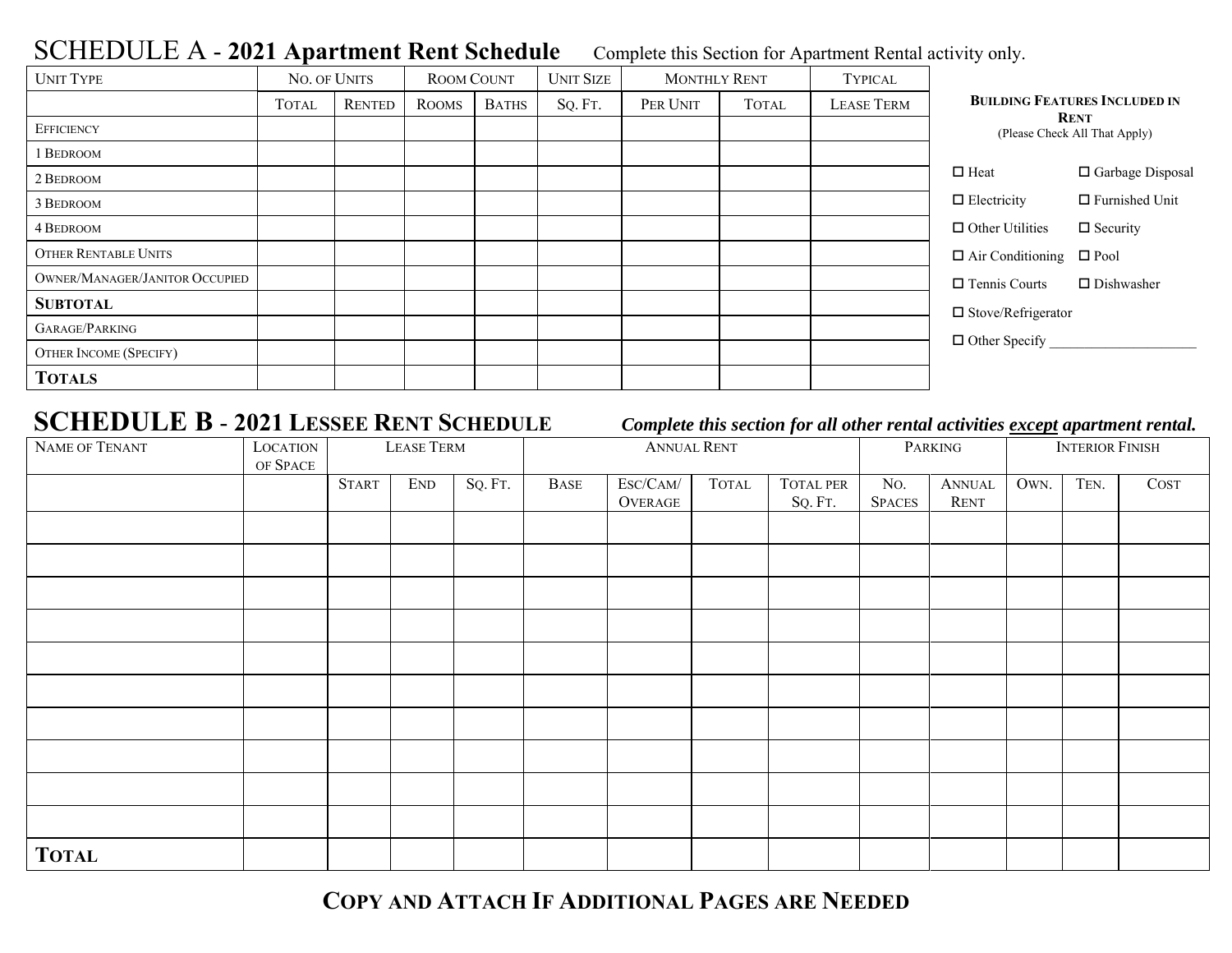## **2021 ANNUAL INCOME AND EXPENSE REPORT SUMMARY**

| Owner                                                                                                                                                                                                                                                                                                                                                                                                                                                                                                                                                                                                                                                                                                                     |                                                                                                                                                        | <b>Property Name</b><br><b>Property Address</b><br><u> 1989 - Johann Barbara, martxa alemaniar arg</u>                                                                                                                                                                                                                                                                                                                                                                                                  |                                                  |  |  |  |  |  |
|---------------------------------------------------------------------------------------------------------------------------------------------------------------------------------------------------------------------------------------------------------------------------------------------------------------------------------------------------------------------------------------------------------------------------------------------------------------------------------------------------------------------------------------------------------------------------------------------------------------------------------------------------------------------------------------------------------------------------|--------------------------------------------------------------------------------------------------------------------------------------------------------|---------------------------------------------------------------------------------------------------------------------------------------------------------------------------------------------------------------------------------------------------------------------------------------------------------------------------------------------------------------------------------------------------------------------------------------------------------------------------------------------------------|--------------------------------------------------|--|--|--|--|--|
|                                                                                                                                                                                                                                                                                                                                                                                                                                                                                                                                                                                                                                                                                                                           |                                                                                                                                                        |                                                                                                                                                                                                                                                                                                                                                                                                                                                                                                         |                                                  |  |  |  |  |  |
| City / State / Zip                                                                                                                                                                                                                                                                                                                                                                                                                                                                                                                                                                                                                                                                                                        |                                                                                                                                                        | Map / Block / Lot<br>(Fill in from the Front Instruction Page)                                                                                                                                                                                                                                                                                                                                                                                                                                          |                                                  |  |  |  |  |  |
| 1. Primary Property Use (Circle One) A. Apartment<br>2. Gross Building Area (Including Owner-Occupied Space)<br>3. Net Leasable Area<br>4. Owner-Occupied Area<br>5. No. of Units<br><b>INCOME - 2021</b><br>9. Apartment Rental (From Schedule A)<br>10. Office Rentals (From Schedule B)<br>11. Retail Rentals (From Schedule B)<br>12. Mixed Rentals (From Schedule B)<br>13. Shopping Center Rentals (From Schedule B)<br>14. Industrial Rentals (From Schedule B)<br>15. Other Rentals (From Schedule B)<br>16. Parking Rentals<br>17. Other Property Income<br>18. TOTAL POTENTIAL INCOME (Add Line 9 Through Line 17)<br>19. Loss Due to Vacancy and Credit<br>20. EFFECTIVE ANNUAL INCOME (Line 18 Minus Line 19) | B. Office<br>C. Retail<br>Sq. Ft.<br>Sq. Ft.<br>Sq. Ft.<br><u> 1989 - Johann Barbara, martxa alemani</u> ar<br><u> 1989 - Johann Barbara, martin a</u> | D. Mixed Use<br>E. Shopping Center<br>F. Industrial<br>6. Number of Parking Spaces<br>Actual Year Built<br>7.<br>Year Remodeled<br>8.<br><b>EXPENSES - 2021</b><br>21. Heating/Air Conditioning<br>22. Electricity<br>23. Other Utilities<br>24. Payroll (Except management, repair & decorating)<br>25. Supplies<br>26. Management<br>27. Insurance<br>28. Common Area Maintenance<br>29. Leasing Fees/Commissions/Advertising<br>30. Legal and Accounting<br>31. Elevator Maintenance<br>37. Security | G. Other                                         |  |  |  |  |  |
|                                                                                                                                                                                                                                                                                                                                                                                                                                                                                                                                                                                                                                                                                                                           |                                                                                                                                                        | 38. TOTAL EXPENSES (Add Lines 21 Through 37)<br>39. NET OPERATING INCOME (Line 20 Minus Line 38)<br>40. Capital Expenses                                                                                                                                                                                                                                                                                                                                                                                | the control of the control of the control of the |  |  |  |  |  |
|                                                                                                                                                                                                                                                                                                                                                                                                                                                                                                                                                                                                                                                                                                                           |                                                                                                                                                        | 41. Real Estate Taxes<br>42. Mortgage Payment (Principle and Interest)                                                                                                                                                                                                                                                                                                                                                                                                                                  |                                                  |  |  |  |  |  |

**RETURN TO THE ASSESSOR ON OR BEFORE JUNE 1, 2022**